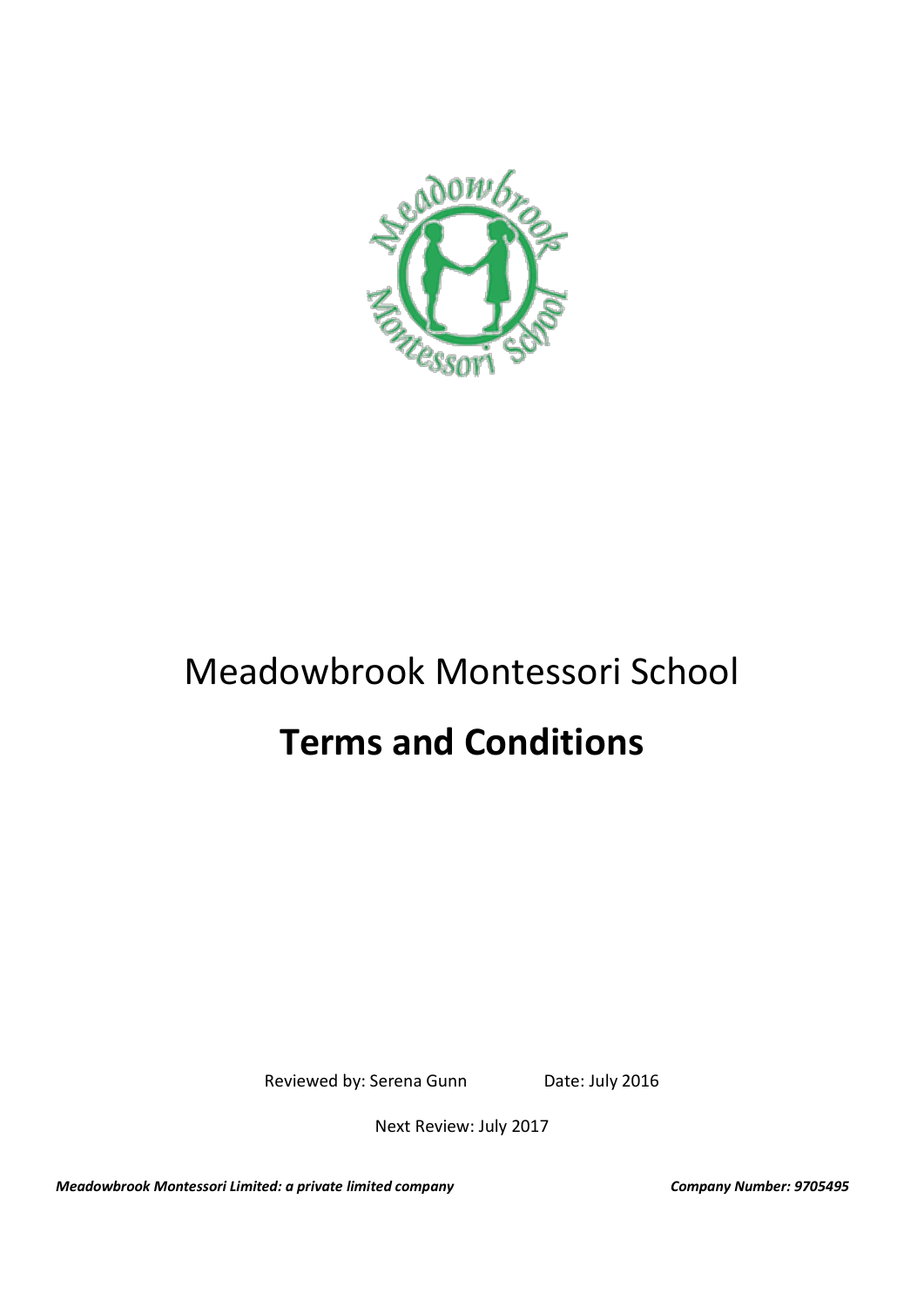

## **1 Introduction**

#### **1.1 Terms and conditions:**

These terms and conditions reflect the custom and practice of independent schools for many generations and together with:

1.1.1 the letter of offer;

- 1.1.2 the Conditions of Bursary (if applicable);
- 1.1.3 the Agreement Form;
- 1.1.4 the Fees List; and
- 1.1.5 any invoice issued by the School to the Parents

They form the basis of a legally binding contract between the Parents and the School for the provision of educational services. These terms and conditions are intended to promote the education and welfare of pupils and the stability, forward-planning, proper resourcing and development of Meadowbrook Montessori School.

1.2 **Variations:** These terms and conditions, the Conditions of Bursary and the Fees List are subject to change from time to time. This is at the discretion of the School's Directors and may occur with minimal notice to parents.

1.3 **Parent Booklet and website:** The School's parent booklet and website are not contractual documents. The School website contains a number of policies and procedures which can be viewed by parents. Printed copies are available from the School on written request.

1.4 **Fees and notice**: The rules concerning fees and notice are of particular importance and are set out in Section 4 and Section 9.

1.5 **Managing change**: Meadowbrook, as any other school, is likely to undergo a number of changes during the time your child is a pupil here. Please see Section 11 for further details of the changes that may be made and the consultation and notice procedures that will apply.

#### 2 **Terminology:**

2.1 The School or We or Us: means Meadowbrook Montessori Limited trading as Meadowbrook Montessori School as now or in the future constituted (and any successor). The School comprises:

2.1.1 Meadowbrook Parent and Toddler Department;

2.1.2 Meadowbrook Pre-Primary Department;

2.1.3 Meadowbrook Primary Department.

2.2 The Directors: means the Directors of the School who are appointed under the terms of its Memorandum and Articles of Association and who are responsible for governance of the School.

2.3 The Director of Education: means the Director who also acts as the Director of Education of the School and who is responsible for the day-to-day running of the School, including anyone to whom any duties of the Director of Education have been delegated.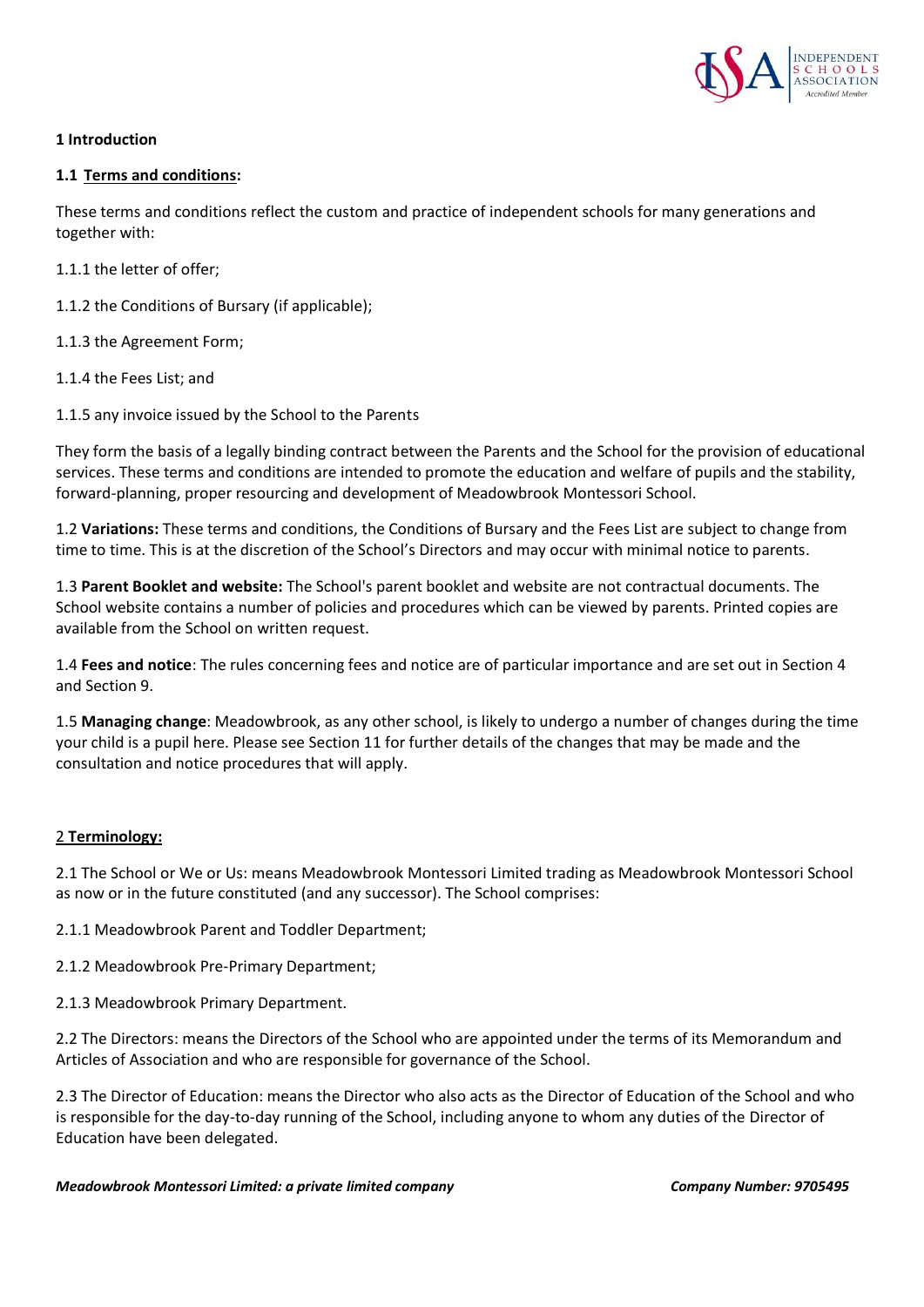2.4 The Parents or You: means any person who has signed the Agreement Form.



The Parents are legally responsible, jointly and severally, for complying with their obligations under these terms and conditions. Fees payable by a third party (for

example, an employer, grandparent or step-parent without Parental Responsibility) will be subject to a separate agreement between the School, the Parents and the third party.

Please also see clause 4.3 and clause 11.7.

2.5 Parental Responsibility: Those who have Parental Responsibility (i.e. legal responsibility for the child) are entitled to receive relevant information concerning the child whether or not they are a party to this contract unless a court order has been made to the contrary, or there are other reasons which justify withholding information to safeguard the best interests and welfare of the child.

2.6 The Pupil: means the child named on the Agreement Form. The age of the Pupil will be calculated in accordance with British custom.

## 3 **Admission and entry to the School:**

3.1 Registration and admission:

Applicants will be considered as candidates for admission and entry to the School when the Registration Form has been completed and returned to us and the non-returnable Registration Fee paid. Admission will be subject to the availability of a place and the Pupil and the Parents satisfying the admission requirements at the relevant time.

Admission occurs when the Parents accept the offer of a place. Entry occurs on the date when the Pupil attends the School for the first time under these terms and conditions.

3.2 Equality: The School has a non-religious ethos and welcomes staff and children from many different ethnic groups, backgrounds and creeds. Human rights and freedoms are respected. At present, our physical facilities for the disabled are limited but we will do all that is reasonable to ensure that the School's culture, policies and procedures are made accessible to children who have disabilities and to comply with our legal and moral responsibilities under equality legislation in order to accommodate the needs of applicants and pupils who have disabilities for which, after reasonable adjustments, we can cater adequately.

#### 3.3 Immigration:

The School is not currently a registered UK Visas and Immigration sponsor. The Parents must inform the Director of Education when returning a completed Registration Form or at any other time if their child requires sponsorship from the School in order to obtain a visa to study at the School. Where a child is sponsored by the School for immigration purposes the Parents shall permit the School to take and retain copies of the child's passport and visa. It shall be the Parents' responsibility at all times to ensure that their child has the appropriate immigration permission to reside in the United Kingdom and to study at this School.

#### 4 **Fees:**

4.1 Fee or Fees: may include alone or in combination any of the Registration Fee, tuition fees, fees for extra tuition, other extras such as clothing and equipment, photographs or other items ordered by the Parents or the Pupil or charges arising in respect of educational visits, or damage where the Pupil alone or with others has caused wilful loss or damage to School property or the property of any other person (fair wear and tear excluded), or bank charges arising from default in Fees payment or late payment charges if incurred.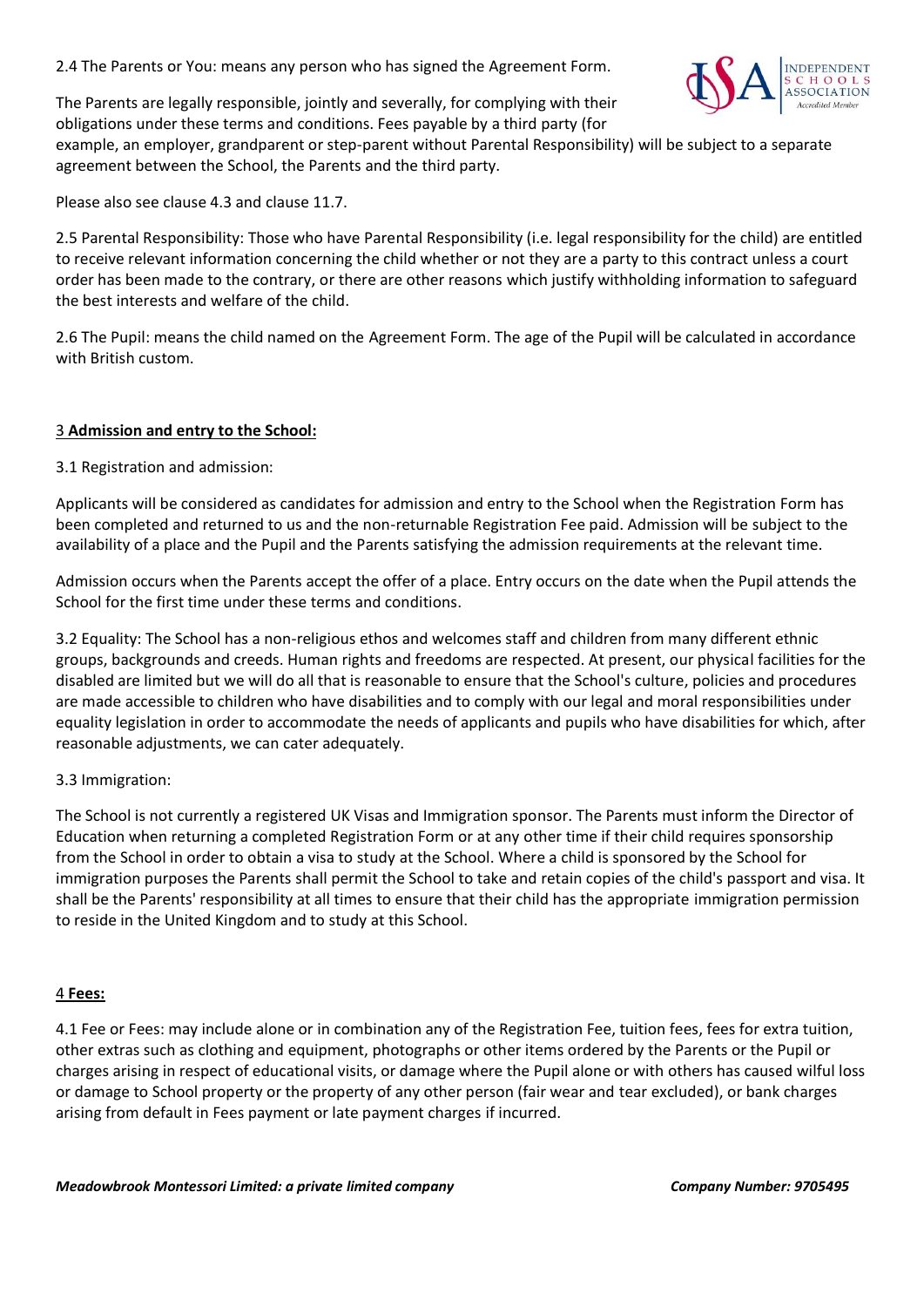#### 4.2 Payment of Fees:

The Parents jointly and severally agree to pay the Fees applicable to each Term in each School year directly to the School. Except where a separate agreement has been made



between the Parents and the School for the deferment of payment of Fees, Fees for each Term are due and payable as cleared funds before the commencement of the School term to which they relate. If one or more items on the fees invoice is under query, the balance of that fees invoice must be paid. Cheques and other instruments delivered at any time after the first day of term will be presented immediately and will not be considered as payment until cleared.

# 4.3 Payment of Fees by a third party:

An agreement with a third party (such as an employer, grandparent or step-parent without parental responsibility) to pay the Fees or any other sum due to the School does not release the Parents from liability if the third party defaults and does not affect the operation of any other of these terms and conditions unless an express release has been given in writing, signed by a School Director. The School reserves the right to refuse a payment from a third party.

# 4.4 Indemnity:

If the School is required to pay all or part of any sum received from a third party credit provider on behalf of the Parents, the Parents shall indemnify the School against all losses, expenses (including legal expenses) and interest suffered or incurred by the School.

4.5 Refund or waiver: Save where there is a legal liability under a court order or under the provisions of this agreement to make a refund Fees will not be refunded or waived if:

4.5.1 the Pupil is absent through illness; or

4.5.2 a Term is shortened or a holiday extended; or

4.5.3 the School is temporarily closed due to adverse weather conditions; or

4.5.4 for any reason other than exceptionally and at the sole discretion of one of the Directors in a case of genuine hardship.

See also Section 10 for information about events beyond the control of the parties.

4.6 Exclusion or withdrawal of provision for non-payment:

The School reserves the right to withdraw provision in the event that fees are late or remain unpaid. The School also reserves the right to exclude the Pupil will on one days' written notice if Fees are overdue for payment. If the Pupil is excluded for a period of 28 days, he / she will be deemed withdrawn without Notice and a Term's Fees in lieu of notice will be payable in accordance with Section 9. Exclusion in these circumstances is not a disciplinary matter and the right to a Review will not normally arise. The School may withhold any information, reports, character references or property while Fees remain overdue.

4.7 Late payment: Save where alternative provisions for the payment of interest are contained in a separate consumer credit agreement made between the Parents and the School, simple interest may be charged on a day-today basis on Fees which are unpaid. A 20% surcharge will be payable in the event of fees being more than 3 days late and interest at a rate of 15% per annum will be applied to all fees more than 1 month late. The Parents shall also be liable to pay all costs, fees, disbursements and charges including legal fees and costs reasonably incurred by the School in the recovery of any unpaid Fees regardless of the value of the School's claim.

4.8 Part payment: Any sum tendered that is less than the sum due and owing may be accepted by the School on account only. Late payment charges may be applied to any unpaid balance of Fees, as set out in clause 4.7.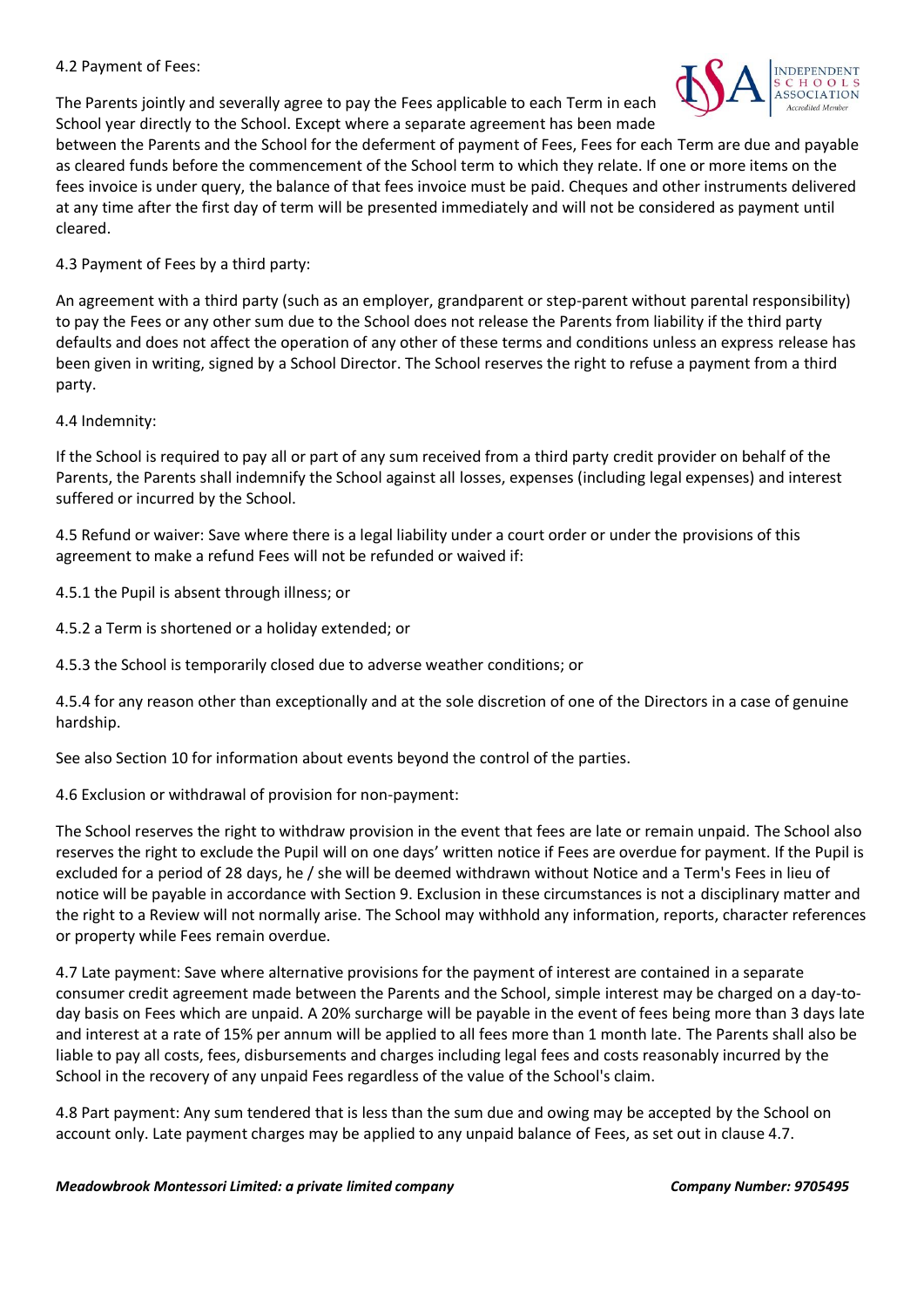#### 4.9 Appropriation:

Save where the Parents expressly state the contrary, the School shall allocate payments made to the earliest balance on the Fees account.

The Parents agree that a payment made in respect of one child may also be appropriated by the School to the unpaid account of any other child of those Parents. Where a payment made under an insurance policy in respect of a refund of Fees is received by the School and there are unpaid Fees on the Parents' account, that payment may be appropriated by the School to the unpaid account.

4.10 Fees in advance:

An arrangement under which a lump sum advance payment of Fees is made by or on behalf of the Parents will be the subject of a separate agreement.

4.11 Instalment arrangements: An agreement by the School to accept payment of current and / or past and / or future Fees by instalments is concessionary and will be subject to separate agreement(s) between the Parents and the School. Where there are inconsistencies between these terms and conditions and those of any instalment agreement or invoice issued by the School to the Parents (as applicable), the terms and conditions of the instalment agreement or the invoice shall prevail.

4.12 Bursaries: Every Bursary is a discretionary privilege, subject to high standards of attendance, diligence and behaviour on the Pupil's part and to the Parents treating the School and its staff reasonably. The terms on which such awards are offered and accepted will be notified to Parents at the time of offer.

Any value attached to a Bursary or other concession is calculated or assessed formally in relation to the financial standing of the applicant/s. Bursaries may be withdrawn without one term's notice if the School deems it necessary. And all are reviewed annually.

#### 4.13 Fees increases:

Fees are reviewed annually and are subject to increase annually. If the Parents receive less than one Term's notice of a Fees increase they may give to the School written notice of withdrawal of the Pupil within 21 days of notice of the increase and will not be liable to pay Fees in Lieu of Notice.

#### 4.14 Information about Fees:

The Parents consent to the School making enquiries of the Pupil's previous schools for confirmation that all sums due and owing to such schools have been paid. The Parents also consent to the School informing any other school or educational establishment to which the Pupil is to be transferred if any Fees of this School are unpaid.

#### 4.15 Anti-money laundering:

From time to time the School may need to obtain satisfactory evidence of the identity of a person who is paying Fees, such as sight of a passport.

#### 5 **Educational matters:**

#### 5.1 Provision of education:

The School will do all that is reasonable to provide an educational environment and teaching of a range, standard and quality which is suitable for each pupil and to provide education to at least the standard required by law in the particular circumstances. The School cannot guarantee that the Pupil will achieve his / her desired standardised assessment results or that results will be sufficient to gain entry to other educational establishments.

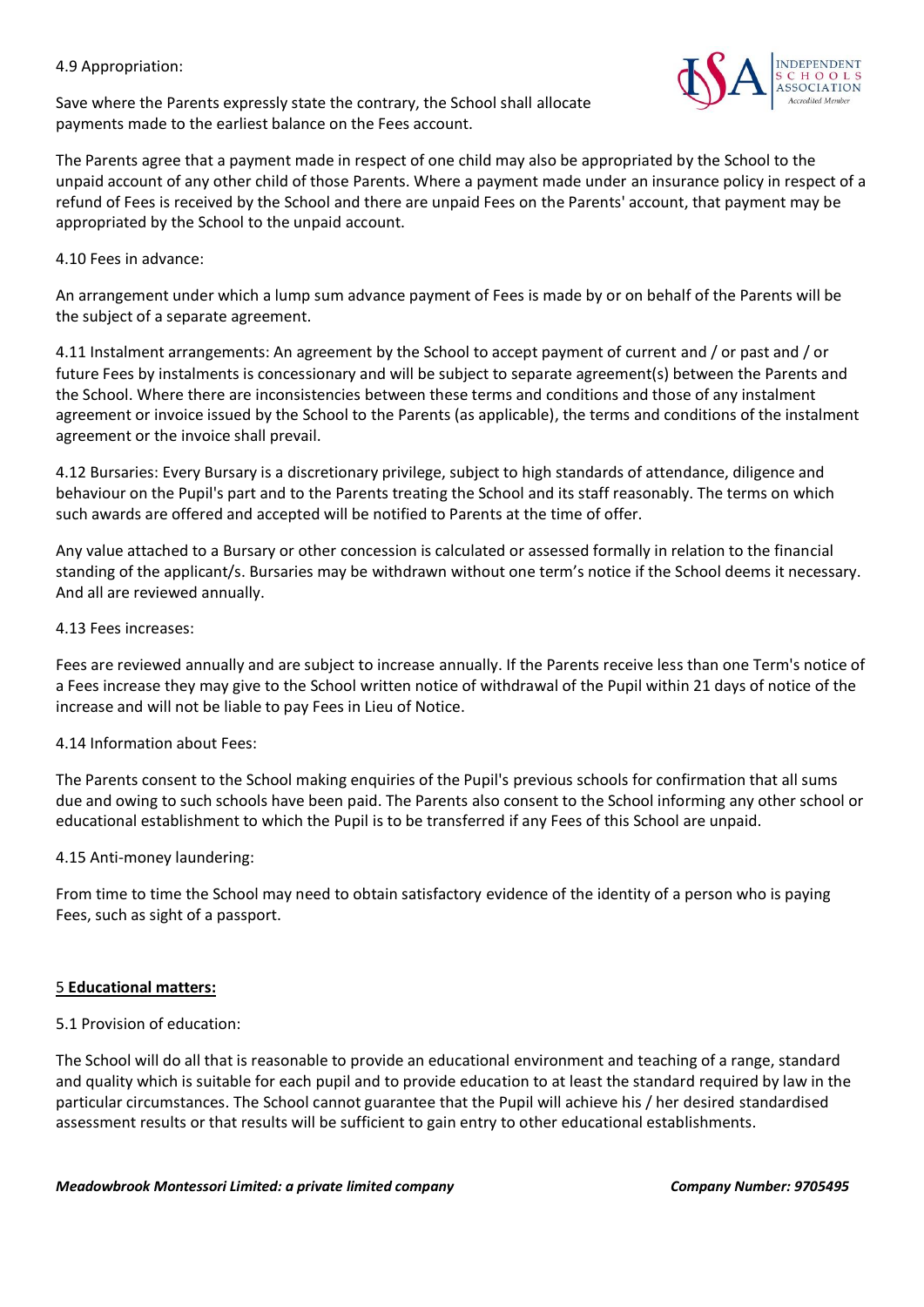#### 5.2 Organisation of the curriculum:



We reserve the right to organise the curriculum and its delivery in a way which, in the

professional judgement of the Director of Education, is most appropriate to the School community as a whole. Our policy on differentiation, setting and class sizes or make up may change from year to year and sometimes from term to term, depending upon the needs of the school.

This will always depend mainly on the mixture of abilities and aptitudes among the pupils and may take into account management of friendship groups.

If the Parents have specific requirements or concerns about any aspect of the Pupil's education or progress they should contact the Pupil's teacher as soon as possible, or contact the Director of Education in the case of a serious concern.

#### 5.3 Progress reports:

The School shall monitor the Pupil's progress and shall report regularly to the Parents by means of grades and full written reports (appropriate to the age of the pupil) and Parents' Evenings. Reports on pupils' progress and prospects are given in good faith but without liability on the part of the School.

#### 5.4 Sex & relationship education:

The Pupil will receive health and life skills education appropriate to his / her age in accordance with the curriculum from time to time unless the Parents have given formal notice in writing that they do not wish the Pupil to take part in this aspect of the curriculum.

#### 5.5 Reports and references:

Information supplied to the Parents and others concerning the progress and character of the Pupil, and about examination, further education and any references shall be given conscientiously and with all due care and skill but otherwise without liability on the part of the School.

#### 5.7 Learning difficulties:

The School shall do all that is reasonable to detect and deal appropriately with a learning difficulty which is considered to be a "special educational need". Our School staff are not, however, qualified to make a medical diagnosis of conditions such as those commonly referred to as dyslexia, or of other learning difficulties. In the event that a concern raised by the School is rejected by the parent/s in terms of acceptance of suitable follow up, the Schools will take no liability in respect of resulting consequences, either now or in the future.

#### 5.8 Screening for learning difficulties:

The screening tests available to schools are indicative only: they are not infallible. The Parents will be notified if a screening test indicates that the Pupil may have a learning difficulty. A formal assessment can be arranged by the School at the Parents' expense or by the Parents themselves.

#### 5.9 Information about learning difficulties:

The Parents shall notify the Director of Education in writing when completing the School's Confidential Enrolment Form and subsequently in writing if they are aware or suspect that the Pupil (or anyone in his or her immediate family) has a learning difficulty and the Parents must provide the School with copies of all written reports and other relevant information. The Parents will be asked to withdraw the Pupil, without being charged Fees in lieu of notice if, in the professional judgement of the Director of Education and after consultation with the Parents and with the Pupil (where appropriate), the School is unable to provide adequately for the Pupil's special educational needs. The School reserves the right to charge for the provision of additional learning support / additional teaching.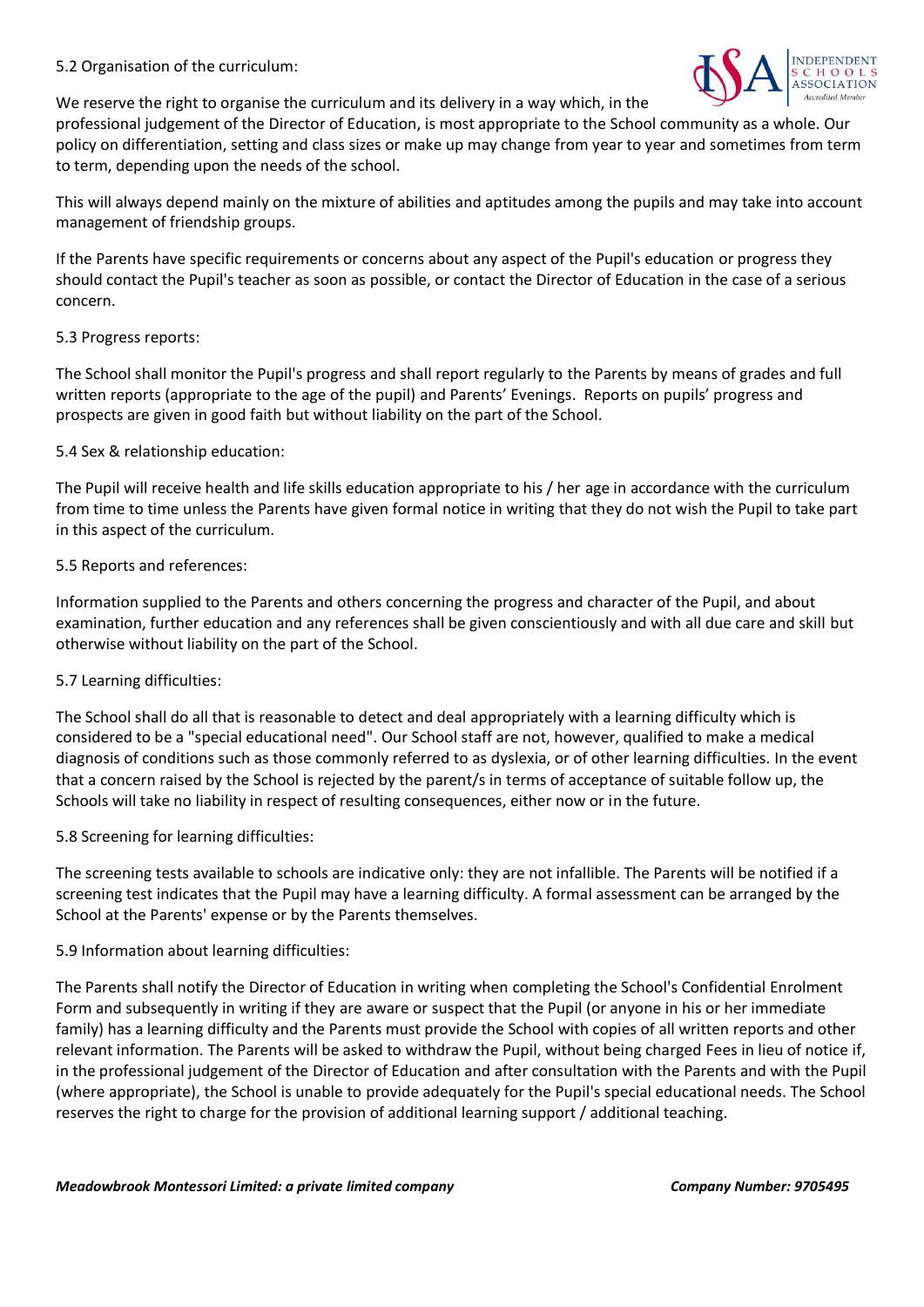5.10 Moving up the School:

It is assumed that if the Pupil satisfies the relevant criteria at the time he / she will progress through the School and will ultimately complete Year 6.

The Parents will be consulted before the end of the Spring Term in Pre-Primary or Reception if there appears to be any reason why the Pupil may be refused a place at the next stage of the School. The Parents must give a term's notice in writing (i.e. before the start of the Autumn Term in the Pre-Primary or Reception classes) in accordance with the Provisions about notice in Section 9 below if they do not intend the Pupil to proceed to the next stage of the School, or a term's Fees in lieu of notice will be payable.

5.11 School's intellectual property:

Where the Pupil, in conjunction with any member of staff, creates anything (including a work, a design, an invention, a database, a trade mark or goodwill) (a Work) in respect of which any intellectual property (including copyright, design rights, patents, database right or the right to sue for passing off) (Intellectual Property Rights) exist, the School reserves all its Intellectual Property Rights in respect of that Work.

## 5.12 Pupil's work:

The Parent's consent for themselves and (so far as they are entitled to do so) on behalf of the Pupil, to the School retaining the Pupil's original work until, in the professional judgement of the Director of Education, it is appropriate to release the work to the Pupil. Certain work may have to be retained for longer. We will take reasonable care to preserve the Pupil's work undamaged but cannot accept liability for loss or damage caused to this or any other property of the Pupil by factors outside the direct control of the staff.

## 5.13 Educational visits:

A variety of educational visits will be provided for the Pupil. By signing the Agreement Form or agreeing to be bound by these terms and conditions the Parents' consent to the Pupil taking part in any educational visit offsite. Educational visits which:

- 5.13.1 require overseas travel; or
- 5.13.2 involve an overnight stay; or
- 5.13.3 occur during a weekend or School holiday; or
- 5.13.4 involve some element of high risk or adventure activity

May be subject to a separate agreement.

The cost of such visits will be payable in advance. The Pupil shall be subject to School discipline in all respects whilst engaged in educational visits. All additional costs (such as medical costs, taxis, air fares, or professional advice) incurred to protect the Pupil's safety and welfare, or to respond to breaches of discipline, will be added to the fees invoice. The School reserves the right to prevent the Pupil from taking part in educational visits or extra-curricular activities while overdue fees remain unpaid.

# 6 **Pastoral care:**

6.1 The School's commitment: We will do all that is reasonable to safeguard and promote the Pupil's welfare and to provide pastoral care to at least the standard required by law in the particular circumstances. We will respect the Pupil's human rights and freedoms which must, however, be balanced with the lawful needs and rules of the School community and the rights and freedoms of others.

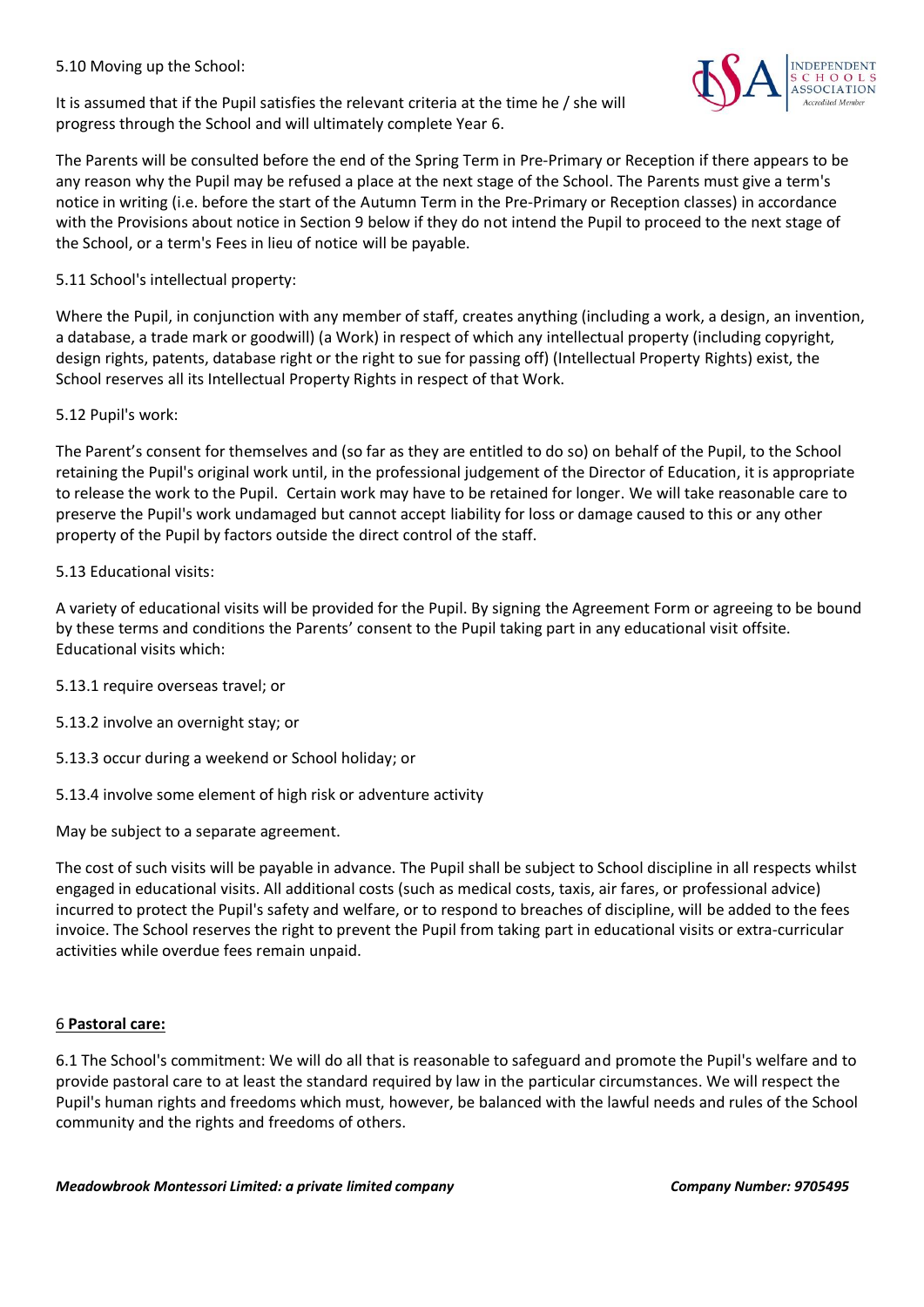#### 6.2 Complaints:



Any question, concern or complaint about the pastoral care or safety of a pupil or any

educational issue or other matter connected to the School must be notified to the School as soon as practicable. A copy of the School's Complaints Procedure can be found on its website and copies can be supplied on request. See also clause 8.18.

#### 6.3 Pupil's rights:

The Pupil, if of sufficient maturity and understanding, has certain legal rights which the School must observe. These include the right to give or withhold consent in a variety of circumstances and certain rights to confidentiality and, usually, the right to have contact with both natural or adoptive parents. If a conflict of interest arises between the Parents and the Pupil, the rights of, and duties owed to, the Pupil will in most cases take precedence over the rights of, and duties owed to, the Parents.

6.4 Director of Education's authority:

The Parents authorise the Director of Education to take and / or authorise in good faith all decisions which the Director of Education considers on proper grounds will safeguard and promote the Pupil's welfare. Please see Section 7.

6.5 Ethos: The ethos of the School is to foster good relationships between pupils and between members of the staff and pupils. Treating everything and everyone with respect is the cornerstone of our philosophy. Bullying, harassment, victimisation and discrimination will not be tolerated. The School and its staff will act fairly in relation to the Pupil and the Parents and we expect the same of the Pupil and the Parents in relation to the School or its staff. The Parents agree to support the legitimate aims and ethos of the School.

6.6 Physical contact:

The Parents consent to such physical contact with the Pupil:

- 6.6.1 as may accord with good practice; or
- 6.6.2 as may be appropriate and proper for teaching and instruction; or
- 6.6.3 for providing comfort to the Pupil in distress; or
- 6.6.4 to maintain safety and good order; or
- 6.6.5 in connection with the Pupil's health and welfare; or

6.6.6 in relation to a disciplinary issue which involves moving a child.

The Parents also consent to the Pupil participating in contact and non-contact sports and other activities as part of the normal School programme or extra-curricular programme. The Parents acknowledge that while the School will provide appropriate supervision the risk of injury cannot be eliminated.

#### 6.7 **Disclosures:**

The Parents must, as soon as possible, disclose to the School in confidence:

6.7.1 any known medical condition, health problem or allergy affecting the Pupil;

6.7.2 any history of a learning difficulty on the part of the Pupil or any member of his / her immediate family;

6.7.3 any disability, special educational need or any behavioural, emotional difficulty and / or social difficulty on the part of the Pupil;

*Meadowbrook Montessori Limited: a private limited company Company Number: 9705495* 6.7.4 any family circumstances or court order which might affect the Pupil's welfare or happiness;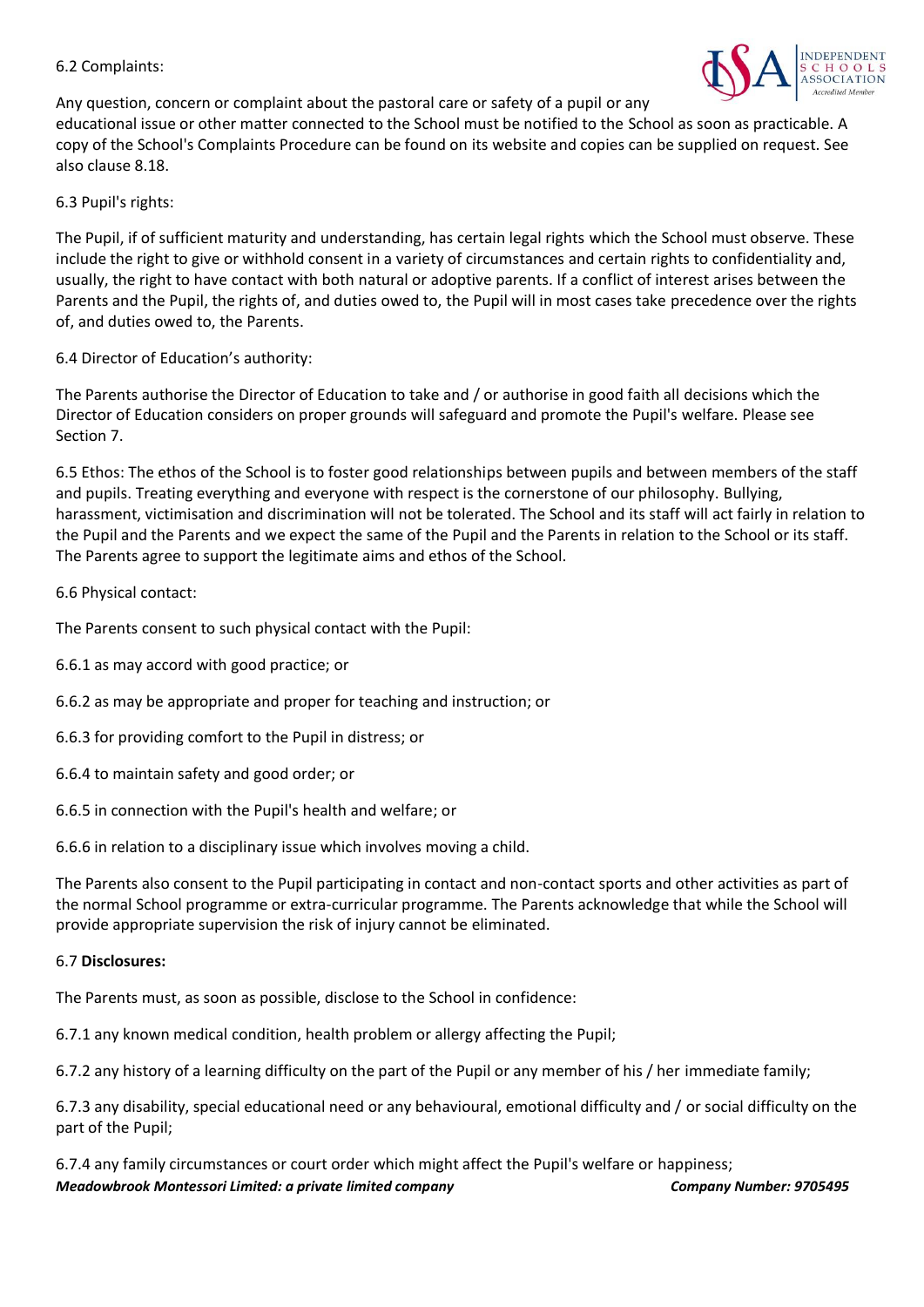6.7.5 any concerns about the Pupil's safety;

6.7.6 any change in the financial circumstances of the Parents in receipt of a Bursary from the School.



6.8 Confidentiality:

The Parents authorise the Director of Education to override their own and (so far as they are entitled to do so) the Pupil's rights to confidentiality, and to impart confidential information on a need-to-know basis where necessary to safeguard or promote the Pupil's welfare or to avert a perceived risk of serious harm to the Pupil or to another person at the School. In some cases, members of staff may need to be informed of any particular vulnerability the Pupil may have. The School reserves the right to monitor the Pupil's use of:

6.8.1 e-mail;

6.8.2 the internet; and

6.8.3 mobile electronic devices.

See also the School's guidelines on acceptable use of IT and e-mail.

#### 6.9 Special precautions:

The Director of Education needs to be aware of any matters that are relevant to the

Pupil's safety and security. The Director of Education must therefore be notified in writing immediately of any court orders or situations of risk in relation to the Pupil for whom any special safety precautions may be needed. Parents may be excluded from School premises if the Director of Education, acting in a proper manner, considers such exclusion to be in the best interests of the Pupil or any other member of the School community.

6.10 Leaving School premises:

The School will do all that is reasonable to ensure that the Pupil remains in the care of the School during School hours but we cannot accept responsibility for the Pupil if he / she leaves School premises in breach of the School Rules.

#### 6.11 Residence during term time:

The Pupil is required during term time and at weekends and half term, to live with the Parents or a legal guardian or with an education guardian acceptable to the School. The Director of Education must be notified in writing immediately if the Pupil will be residing during term time under the care of someone other than the Parents or his / her education guardian.

#### 6.12 Communications with parents:

Unless otherwise notified, communications or instructions from one of the Parents or any person with Parental Responsibility shall be deemed by the School to be received from both Parents and, unless otherwise notified, any communication from the School to any such person shall be deemed as having been made to each of them. This requirement does not apply to the giving of notice for the cancellation of a place or the withdrawal of the Pupil from the School. Those persons who are required to consent to or to give notice of cancellation or withdrawal are set out in clause 9.2.

6.13 Absence of parents:

When both Parents will be absent from the Pupil's home overnight or for a 24 hour period or longer, the Director of Education must be told in writing the name, address and telephone number for 24 hour contact with the adult who will have the care of the Pupil.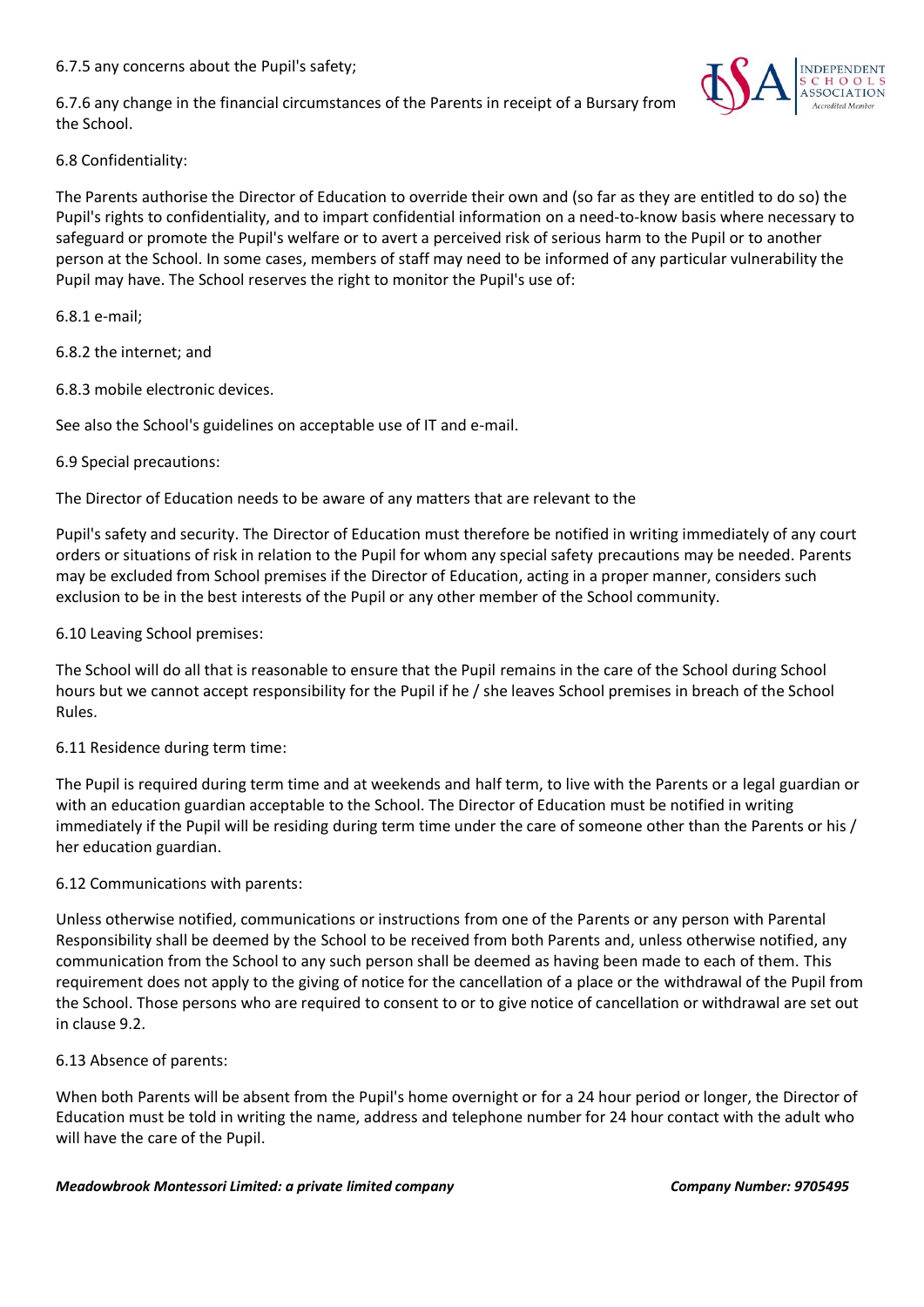#### 6.14 Education guardians:

The Parents if resident outside the United Kingdom must before Entry appoint an



education guardian for the Pupil in the United Kingdom who has been given legal authority to act on behalf of the Parents in all respects and to whom the School can apply for authorities when necessary. The School can accept no responsibility for the Pupil when he / she is in the care of the Parents or the education guardian. The Parents or the education guardian must make holiday arrangements, including travel to and from the School, in advance. The responsibility for choosing an appropriate education guardian rests solely with the Parents. The Parents are responsible in each case for satisfying themselves as to the suitability of an education guardian. The Parents shall immediately on appointment provide the School with up to date contact details for the appointed education guardian and shall immediately notify the School of any changes to those details.

6.15 Photographs or images:

By signing the Agreement Form or agreeing to these terms and conditions, the Parent consents, as far as is required under data protection law, to the School obtaining and using photographs or images of the Pupil for:

6.15.1 use in the School's promotional material such as the prospectus, the website or social media;

6.15.2 press and media purposes;

6.15.3 educational purposes as part of the curriculum or extra-curricular activities;

6.15.4 the School's social media pages. Parents must actively opt out of social media inclusion by informing the School in writing.

We would not disclose the home address of the Pupil without the Parents' consent.

6.16 Request for confidentiality:

The Parents may ask us to keep information about the Pupil confidential. For example, You may ask us to not use photographs of the Pupil in promotional material or ask us to keep the fact that the Pupil is on the School roll confidential. If the Parents would like information about the Pupil to be kept confidential they must immediately contact the Director of Education in writing, requesting an acknowledgment of their letter.

#### 6.17 Transport:

The Parent's consent to the Pupil travelling by any form of public transport and / or in a motor vehicle driven by a responsible adult who is duly licensed and insured to drive a vehicle of that type.

6.18 Pupil's personal property:

The Pupil is responsible for the security and safe use of all his / her personal property including money, mobile phones, locker keys, watches, computers, musical instruments and sports equipment, and for property lent to them by the School.

#### 6.19 Insurance:

The Parents are responsible for insurance of the Pupil's personal property whilst at School or on the way to and from School or any School-sponsored activity away from School premises.

6.20 School's liability:

Unless negligent or guilty of some other wrongdoing causing injury, loss or damage, the School does not accept responsibility for accidental injury or other loss caused to the Pupil or the Parents or for loss or damage to property.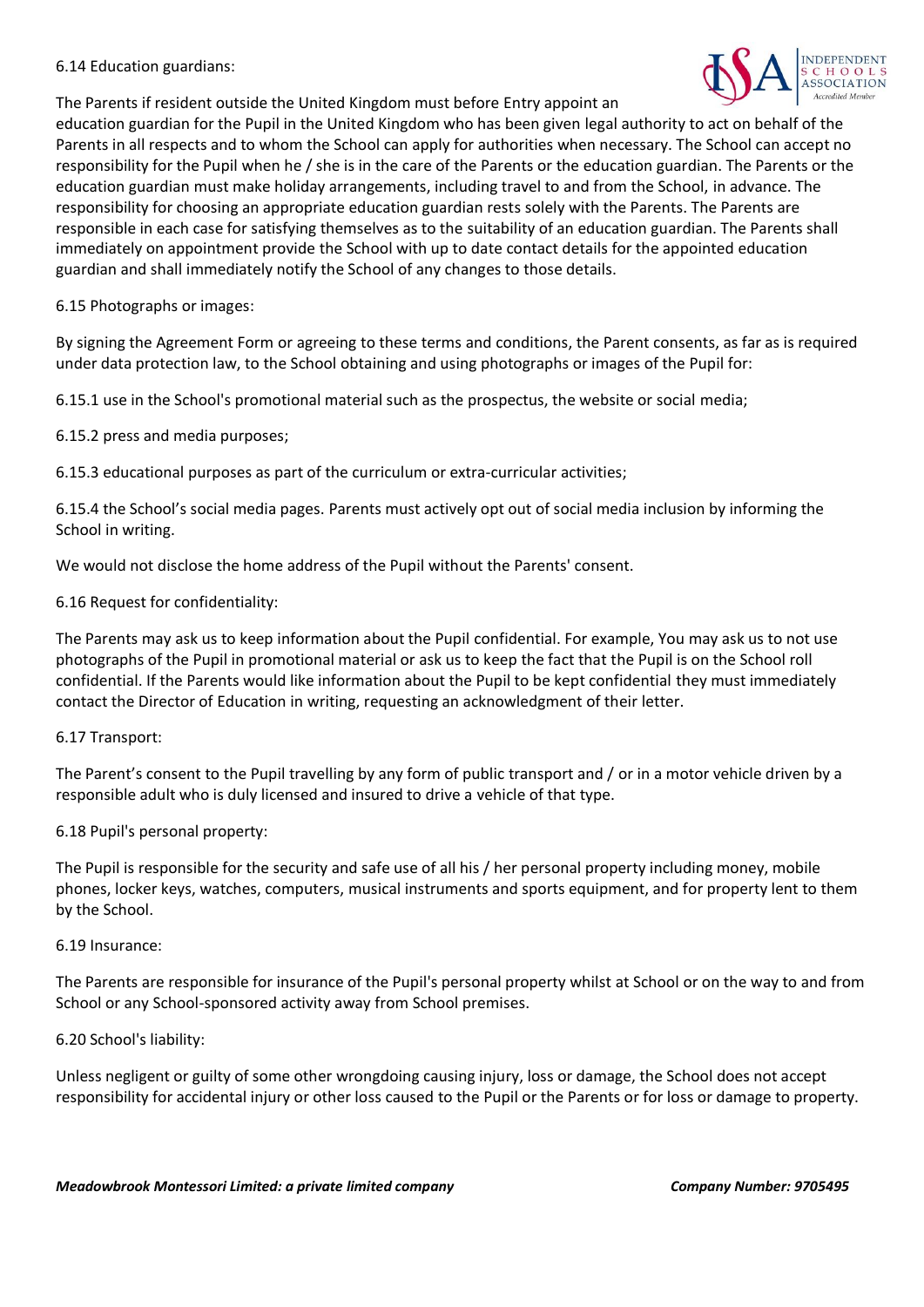#### 7 **Health and medical matters:**

#### 7.1 Medical declaration:



The Parents will be asked to complete a Confidential Enrolment Form concerning the Pupil's health and must inform the Director of Education in writing if the Pupil develops any known medical condition, health problem or allergy, or will be unable to take part in games or sporting activities, or has been in contact with anyone with an infectious or contagious disease.

#### 7.2 Medical care:

The Parents must comply with the School's recommendations which may include a reasonable decision to release the Pupil home or to his / her education guardian when he / she is unwell.

## 7.3 Pupil's health:

The Director of Education may at any time require a medical opinion or certificate as to the Pupil's general health where the Director of Education considers it necessary as a matter of professional judgement in the interests of the Pupil and / or the School community. The Pupil if of sufficient age and maturity is entitled to insist on confidentiality which can be overridden in the Pupil's own interests or where necessary for the protection of other members of the School community.

## 7.4 Medical information:

Throughout the Pupil's time as a member of the School, the School Safeguarding officers shall have the right to disclose confidential information about the Pupil if it is considered to be in the Pupil's own interests or necessary for the protection of other members of the School community. Such information will be given and received on a confidential, need-to-know basis.

7.5 Emergency medical treatment:

The Parents authorise the Director of Education or her deputy to consent on their behalf to the Pupil receiving emergency medical treatment including blood transfusions within the United Kingdom, general anaesthetic and operations performed by the National Health Service or at a private hospital and where certified by an appropriately qualified person as necessary for the Pupil's welfare and if the Parents cannot be contacted in time.

# 8 **Behaviour and discipline:**

#### 8.1 School regime:

The Parents accept that the School will be run in accordance with the authorities delegated by the Director/s. The Director of Education is entitled to exercise wide discretion in relation to the School's policies, rules and regime and will exercise those discretions in a reasonable and lawful manner, and with procedural fairness when the status of the Pupil is at issue.

#### 8.2 Conduct and Attendance:

We attach importance to courtesy, integrity, good manners, good discipline and respect for the needs of others. The Parents warrant that the Pupil will take a full part in the activities of the School, will attend each School day, will be punctual, will work hard, will be well-behaved and will comply with the School Rules about the wearing of uniform and general appearance.

#### 8.3 School Rules:

The School Rules which apply are set out in the School Handbook and are well communicated throughout the school.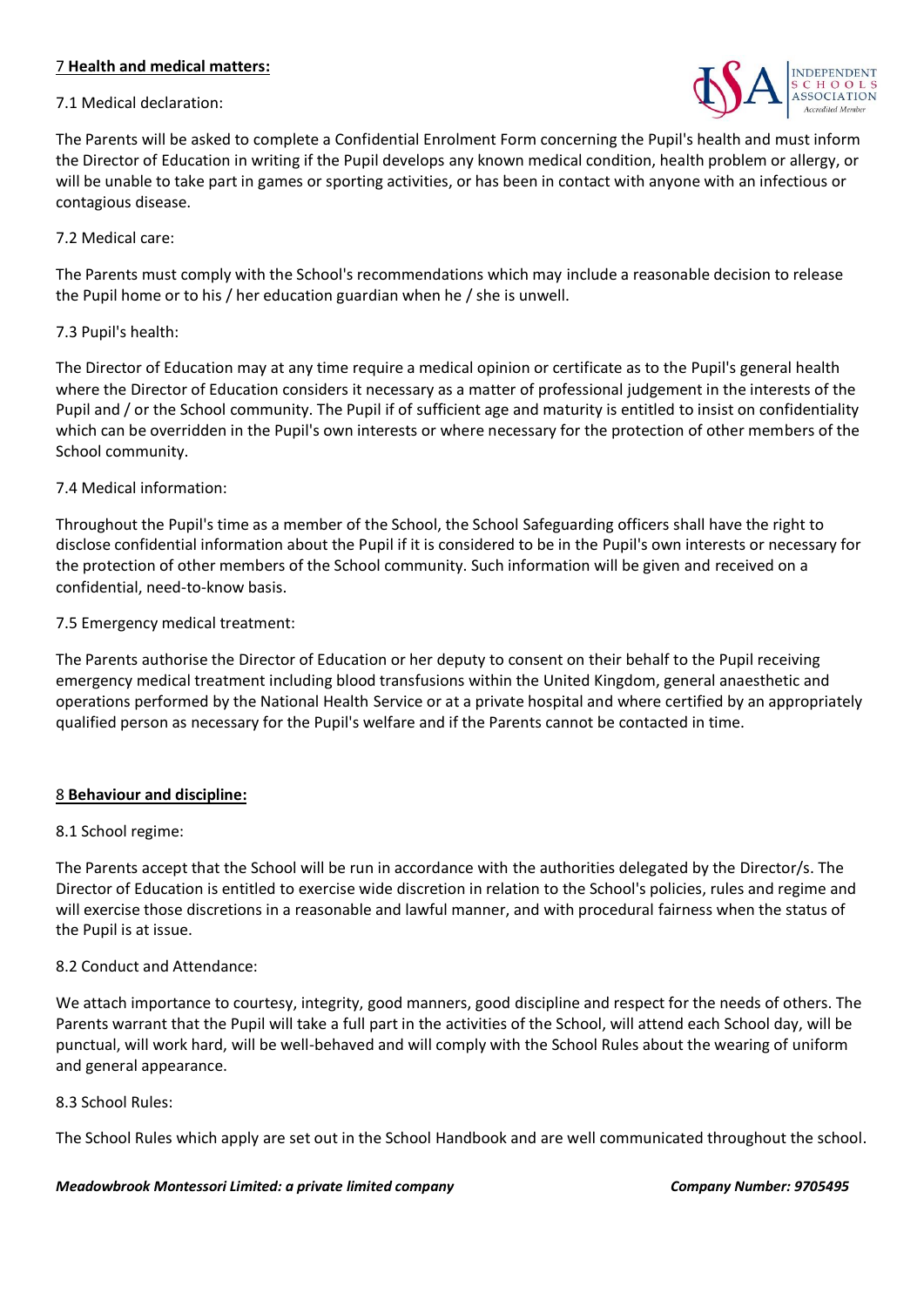## *"Treat Everyone and Everything with Respect – as you would want to be treated"*



#### 8.4 School discipline:

The Parents accept the authority of the Director of Education and of other members of staff on the Director of Education's behalf to take all reasonable disciplinary or preventative action necessary to safeguard and promote the welfare of the Pupil and the School community as a whole. The School's disciplinary policy which is current at the time applies to all pupils when they are on School premises, or in the care of the School, or wearing School uniform, or otherwise representing or associated with the School. This spans out of school hours and beyond the school gate.

#### 8.5 Investigative action:

A complaint or rumour of misconduct will be investigated. The Pupil may be questioned and his / her belongings may be searched in appropriate circumstances. All reasonable care will be taken to protect the Pupil's human rights and freedoms and to ensure that the Parents are informed as soon as reasonably practicable after it becomes clear that the Pupil may face formal disciplinary action, and also to make arrangements for the Pupil to be accompanied and assisted by the Parents, education guardian or a teacher of the Pupil's choice.

#### 8.6 Procedural fairness:

Investigation of a complaint which could lead to expulsion, removal or withdrawal of the Pupil in any of the circumstances explained below shall be carried out in a fair and unbiased manner. All reasonable efforts will be made to notify the Parents or education guardian so that they can attend a meeting with the Director of Education before a decision is taken in such a case. In the absence of the Parents or an education guardian, the Pupil will be assisted by an adult (usually a teacher) of his / her choice.

#### 8.7 Divulging information:

Except as required by law, the School and its staff shall not be required to divulge to the Parents or others any confidential information or the identities of pupils or others who have given information which has led to the complaint or which the Director of Education has acquired during an investigation.

#### 8.8 Sanctions:

The School's current policies on sanctions are available to the Parents on request before they accept the offer of a place. Those policies may undergo reasonable change from time to time but will not authorise any form of unlawful activity. Sanctions may include withdrawal of privileges, or suspension, or alternatively being removed or expelled.

#### 8.9 Definitions of sanctions:

The definitions in this clause apply in these terms and conditions. Expulsion: means that the Pupil is required to leave the School permanently in circumstances described in clause 8.10.

Removal: means that the permanent removal of the Pupil from the School is required in circumstances described in clause 8.12.

Suspension: means that the Pupil is sent or released home for a limited period either as a disciplinary sanction or pending the outcome of an investigation or pending a Review.

Withdrawal: has the meaning set out in clause 9.10.

8.10 Expulsion: The Pupil may be formally expelled from the School if it is proved on the balance of probabilities that the Pupil has committed a very grave breach of discipline or a serious criminal offence. Expulsion is reserved for the most serious breaches. The Director of Education shall act with procedural fairness in all such cases. The Director of Education's decision to expel shall not be subject to review.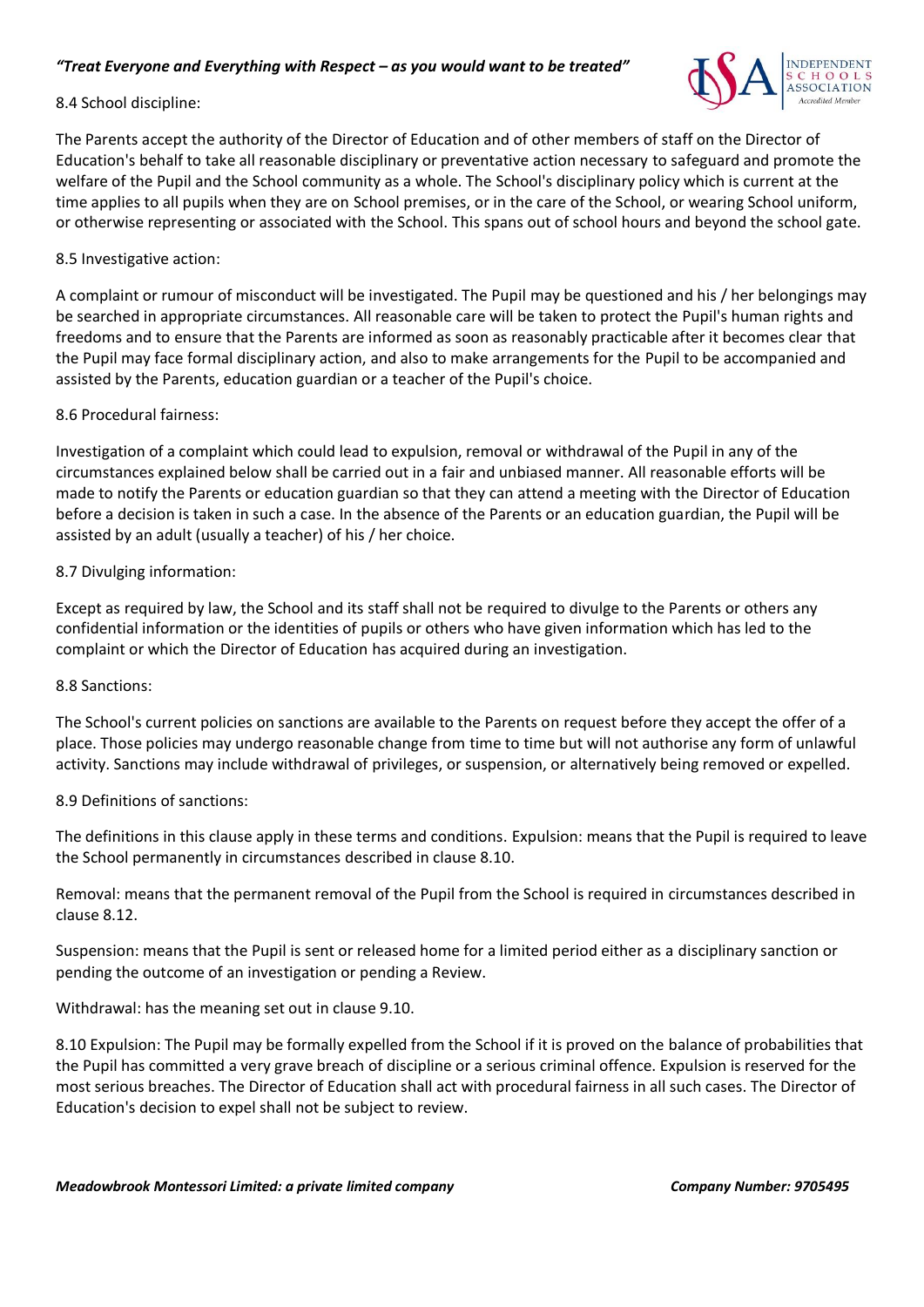8.11 Fees following expulsion: If the Pupil is expelled of Fees for the current or past terms. There will be no charge to Fees in lieu of notice but, save for any contrary provisions in any other agreement made between the Parents and the School, all arrears of Fees and any other sums due to the School will be payable.



8.12 Removal in other circumstances: The Parents may be required to remove the Pupil permanently from the School if, after consultation with the Parents and if appropriate the Pupil, the Director of Education is of the opinion that:

8.13.1 by reason of the Pupil's conduct, behaviour or progress, the Pupil is unwilling or unable to benefit sufficiently from the educational opportunities and / or the community life offered by the School; or

8.14 if the Parents have treated the School or members of its staff unreasonably or fail to support the ethos of the School; then in these circumstances, and at the sole discretion of the Director of Education, withdrawal of the Pupil by the Parents may be permitted as an alternative to Removal being required. The Director of Education shall act with procedural fairness in all such cases, and shall have regard to the interests of the Pupil and the Parents as well as those of the School.

8.15 Leaving status:

The School reserves the right to record the leaving status of the Pupil on the Pupil's file immediately after expulsion or removal or withdrawal.

8.16 Complaints procedures:

A complaint about any matter of School policy or administration not involving an Expulsion or Removal of the Pupil must be made in accordance with the School's published complaints procedure, a copy of which is available on the School's website or on written request. Every reasonable complaint shall receive fair and proper consideration and a timely response.

8.17 Fees relating to withdrawal or removal: Parents will be liable to pay all fees owed including those relating to notice periods.

# 9 **Provisions about notice:**

See also 5.10 "Moving up the School"

9.1 Term: means the period between and including the first and last days of the relevant School term.

9.2 Notice: means (unless the contrary is stated in these terms and conditions) one term's written notice given by:

9.2.1 both Parents; or

9.2.2 one of the Parents with the prior written consent of the other Parent; and

9.2.3 any other person with Parental Responsibility

before the first day of term addressed to and received by the Director of Education personally or signed for by the School Administrator on the Director of Education's behalf. It is expected that the Parents will consult with the Director of Education before giving Notice to withdraw the Pupil.

9.3 One Term's Written Notice:

means Notice given **before** the first day of a Term and expiring at the end of that Term.

A Term's Written Notice must be given if: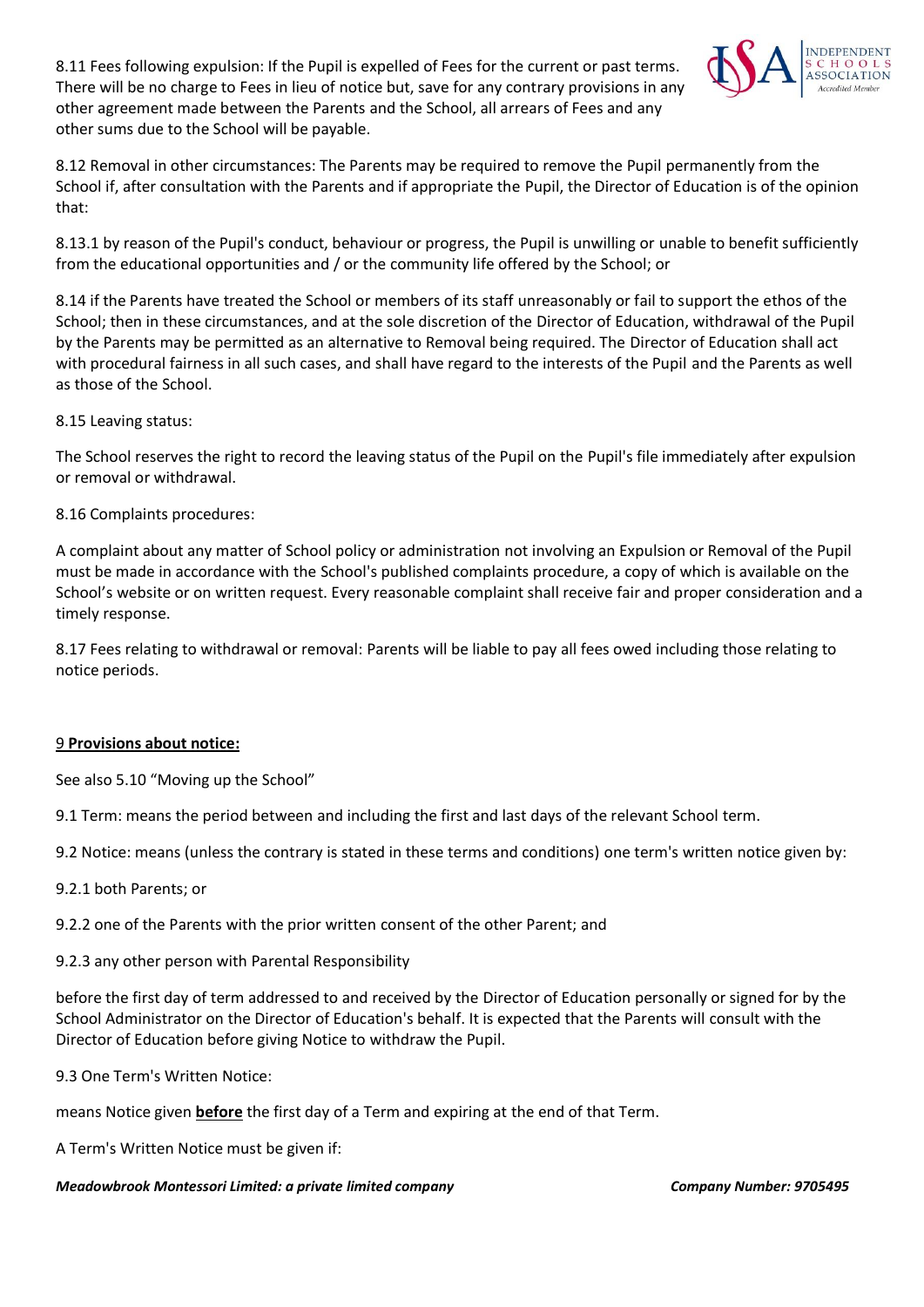9.3.1 the Parents wish to cancel a place after acceptance; or



9.3.2 the Parents wish to withdraw the Pupil who has entered the School; or

9.3.3 the Pupil wishes to discontinue extra tuition (see clause 9.14).

9.4 Provisional notice: is valid only for the Term in which it is given and only when written and accepted in writing by the Director of Education personally or the Director of Education's deputy duly authorised for this purpose.

9.5 Fees in lieu of notice: In circumstances where the Parents have not given a Term's Written Notice, Fees in lieu of notice means Fees in full at the rate applicable for the next term following withdrawal and not limited to the parental contribution in the case of a Bursary or other concession. One Term's Fees in lieu of notice represents a genuine pre-estimate of the School's loss in these circumstances, and sometimes the actual loss to the School will be much greater. This rule is necessary to promote stability and the School's ability to plan its staffing and other resources.

## 9.6 Cancellation:

means the cancellation of a place at the School which has been accepted by the Parents and which occurs before the pupil enters the School or where the Pupil does not enter the School. Please see clause 3.1 for details of when entry to the School occurs.

9.7 Cancellation rights: If the offer of a place and its acceptance are both made entirely at distance by means of post or electronic communication without either Parent meeting face to face with a member of the School staff during the contractual process, the Parents may cancel this agreement at any time within 14 days of the date of the Agreement Form.

## 9.8 Cancelling acceptance:

The cancellation of a place after acceptance can cause long-term loss to the School if it occurs after other families have taken their decisions about schooling for their children. A genuine pre-estimate of loss is fees for between one and five years. Nonetheless, the School agrees to limit the liability of the Parents to:

9.8.1 One Term's Fees at the rate payable for the Term of Entry (not limited to the parental contribution in the case of a bursary or other award or concession), payable as a debt if less than a Term's Written Notice of cancellation has been given; or

9.9 Cancelling a place offered in the Term before entry: Save where clause 9.7 applies, if the offer of a place is made in the Term immediately prior to the Term of Entry the Parents may cancel their acceptance in writing at any time up to four weeks from the date of the Agreement Form. If the Parents give notice of cancellation after this date or give no notice of cancellation they will incur a liability to pay one Term's Fees at the rate payable for the term of entry, payable as a debt.

9.10 Withdrawal: means the withdrawal of the Pupil from the School by the Parents or the Pupil with or without Notice required under these terms and conditions at any time after the Pupil has entered the School. Please see clause 3.1 for details of when Entry to the School occurs. Please see also clause 4.6, clause 9.11 and clause 9.12.

# 9.11 Withdrawal by the Parents:

If the Pupil is withdrawn on less than a Term's Written Notice, or excluded for more than 28 days for non-payment of Fees as set out in clause 4.6, Fees in lieu of notice will be due and payable as a debt immediately unless the place is filled immediately and without loss to the School.

9.12 Withdrawal by the Pupil: The Pupil's decision to withdraw from the School shall, for these purposes, be treated as a Withdrawal by the Parents.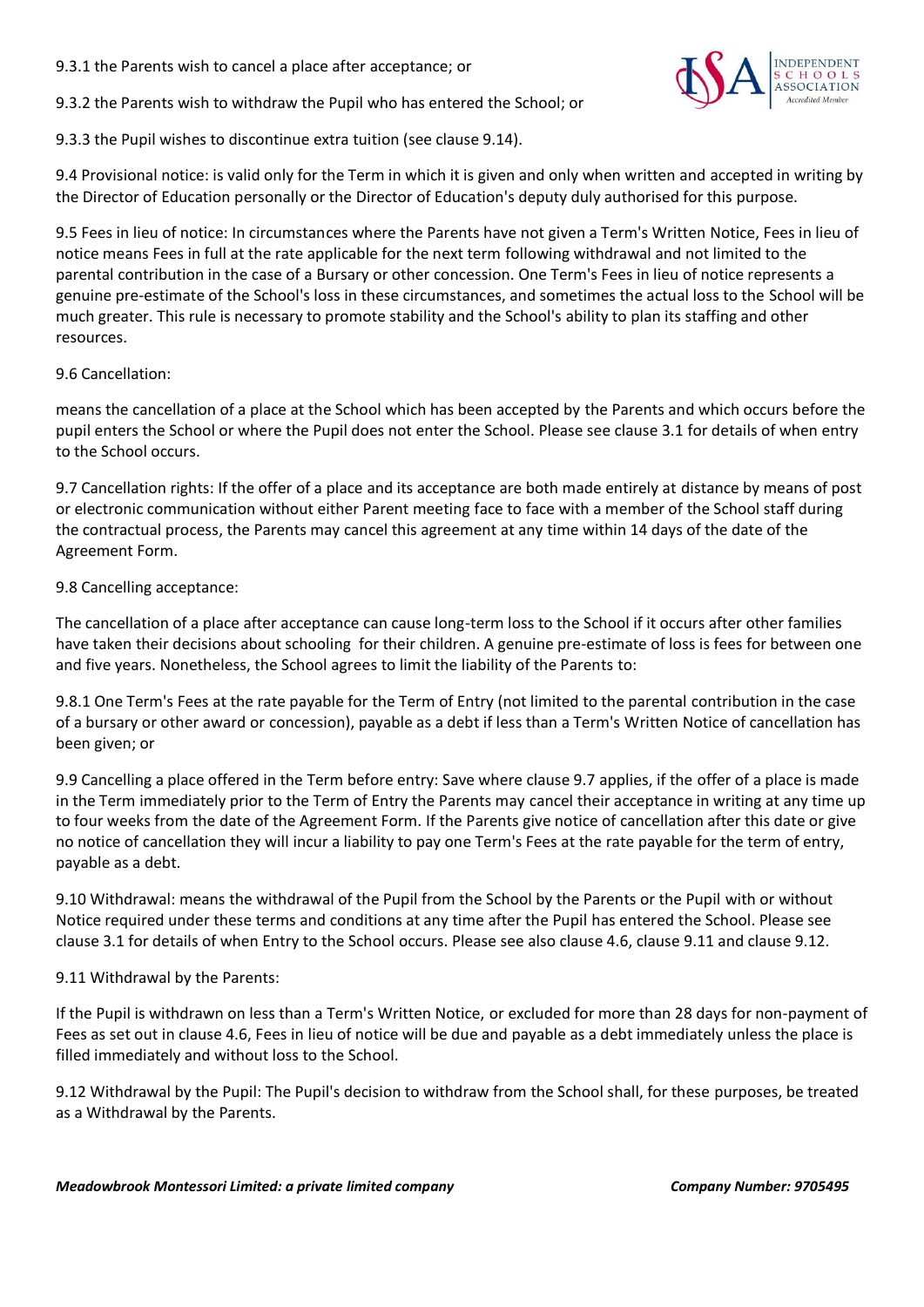9.13 Prior consultation: It is expected that the Parents, or duly authorised education guardian, will consult personally with the Director of Education or with the Director of Education's authorised deputy before Notice of Withdrawal is given by the Parents.



9.14 Discontinuing extra tuition: A Term's Written Notice is required to discontinue extra tuition or a Term's Fees for the extra tuition will be immediately payable in lieu as a debt.

9.15 Termination by the School: The School may terminate this agreement on one Term's notice in writing sent by ordinary post or email. The School will not terminate this agreement without good cause and full consultation with the Parents and also the Pupil (if of sufficient maturity and understanding).

## 10 **Events beyond the control of the School:**

10.1 Force Majeure:

An event beyond the reasonable control of the School or the Parents is a Force Majeure Event and shall include such events as an act of God, fire, flood, storm, war, riot, civil unrest, act of terrorism, strikes, industrial disputes, outbreak of epidemic or pandemic of disease, failure of utility service or transportation.

10.2 Notification: If either the School or the Parents are prevented from or delayed in carrying out its contractual obligations by a Force Majeure Event, it shall immediately notify the other in writing and shall be excused from performing those obligations while the Force Majeure Event continues.

10.3 Continued Force Majeure:

If a Force Majeure Event continues for a period greater than 90 days, the party who has provided notification under clause 10.2 shall notify the other of the steps to be taken to ensure performance of its contractual obligations.

10.4 Termination: If the Force Majeure Event continues for a total period greater than 120 days, the party in receipt of notification under clause 10.2 may terminate this contract by providing at least three working days' notice in writing to the other party.

#### 11 **General contractual matters:**

#### 11.1 Data protection:

By signing the Agreement Form or by agreeing to be bound by these terms and conditions the Parents on behalf of themselves and so far as they are able on behalf of the Pupil consent as far as is required under data protection law to the processing by the School of personal information including:

11.1.1 financial information relating to the Parents;

11.1.2 sensitive personal information relating to the Parents and / or the Pupil as is deemed necessary for the legitimate purposes of the School. See also the School's data protection policy.

If you would like further information about how the School processes personal information please see our "Privacy Notice" published on our website. recognition system. If one of the Parents wishes to withdraw consent to the processing of the Pupil's biometric information he / she shall make the other Parent and the Pupil aware of this and shall notify the Registrar in writing immediately, requesting an acknowledgement of his / her letter.

11.3 Change: The School, as any other, is likely to undergo a number of changes during the period of this agreement. For example, there may be changes in the staff, and in the premises, facilities and their use, in the curriculum and the size and composition / size of classes, in the School Rules and procedures, the disciplinary framework, and the length of School Terms. In addition, there may be the need to undertake a corporate reorganisation exercise and / or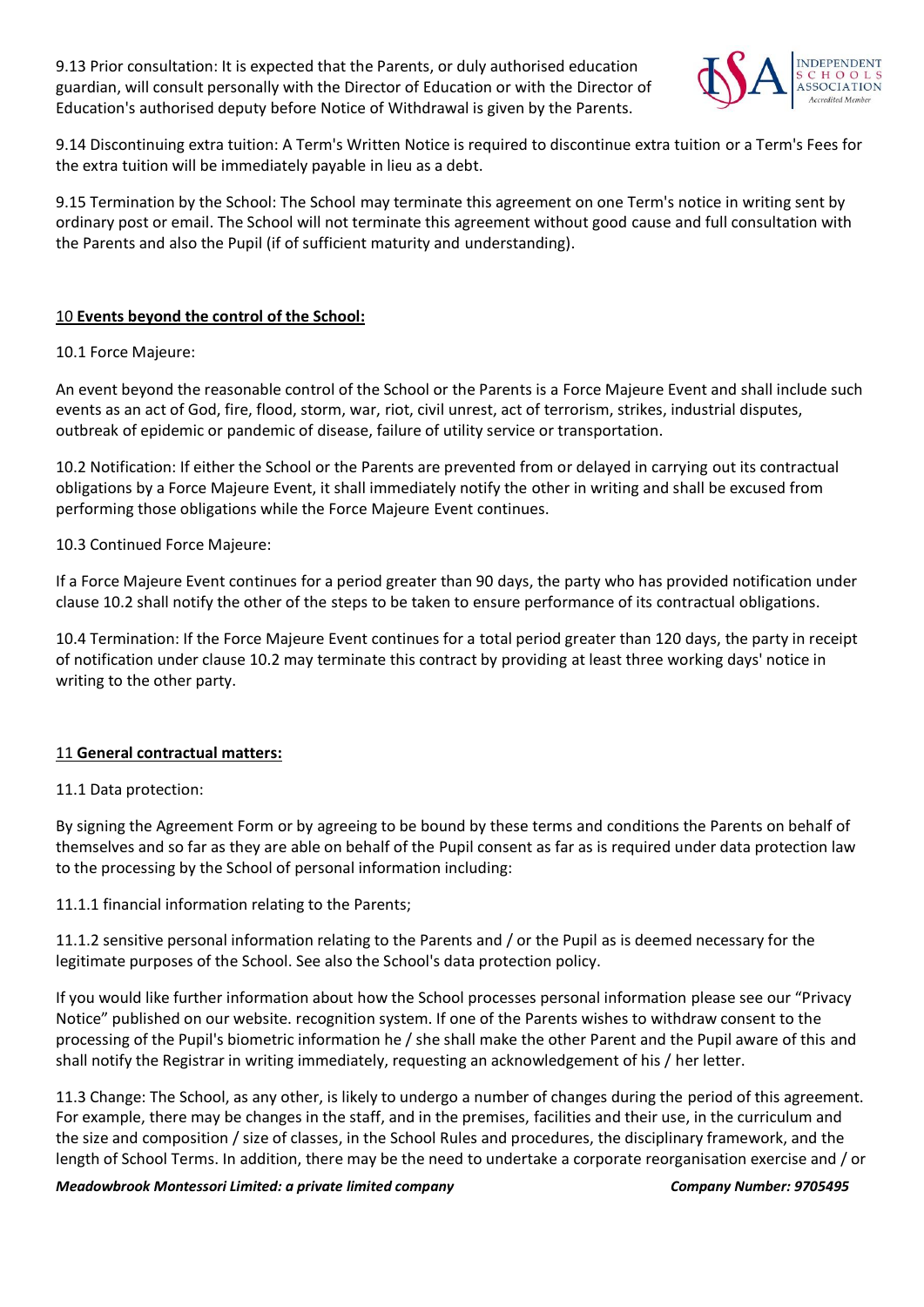a merger or change of ownership may be necessary. For these reasons, the benefit and burden of this agreement may be freely assigned to another party at the discretion of the School. It may not be possible in all cases to provide one term's notice to parents in the event of any change and the School reserves the right to make such changes with minimal notice if it deems it necessary to do so.



## 11.4 Consumer protection:

Care has been taken to use plain language in these terms and conditions and to explain its provisions. If any words alone or in combination infringe the Unfair Terms in Consumer Contracts Regulations 1999 or any other provision of law, they shall be treated as severable and shall be replaced with words which give as near the original meaning as may be fair.

#### 11.5 Consultation:

It is not practicable to consult with the Parents and the Pupil over every change that may take place. Whenever practicable, the School will use reasonable endeavours to ensure that the Parents will be consulted and where possible given at least a Term's notice in writing of:

11.5.1 a change of ethos or culture; or

11.5.2 a change in any physical aspect of the School which the Director of Education believes would have a significant effect on the Pupil's education or pastoral care; or

11.5.3 a change of ownership of the School.

## 11.6 Representations:

The School's website and handbooks describe the broad principles on which the School is operated and gives an indication of its history and ethos. Although believed correct at the time of publication, the handbooks and website are not part of any agreement between the Parents and the School. If the Parents wish to place specific reliance on a matter contained in either document, or on a statement made by a member of staff or a pupil they should seek written confirmation of that matter from the Director of Education.

#### 11.7 Third party rights:

Only the School and the Parents are parties to this contract. Neither the Pupil nor any third party is a party to this contract and shall not have any rights to enforce any term of it.

#### 11.8 Interpretation:

These terms and conditions supersede those previously in force and will be construed as a whole. The Headings are designed to make sense of the immediate context, are for ease of reading only and are not otherwise part of the terms and conditions.

Examples given in these terms and conditions are by way of illustration only and are not exhaustive.

11.9 Jurisdiction: This contract was made at the School and is governed exclusively by the law of England and Wales and the parties submit to the exclusive jurisdiction of the Courts of England and Wales.

#### **12. General:**

12.1 Pupil's property (including clothing) and technology should be clearly and suitably marked with the owner's name. The School will not accept liability for the loss of, or damage to, pupil's property, howsoever caused, and parents are personally responsible for affecting the necessary insurance cover as a protection against such eventualities.